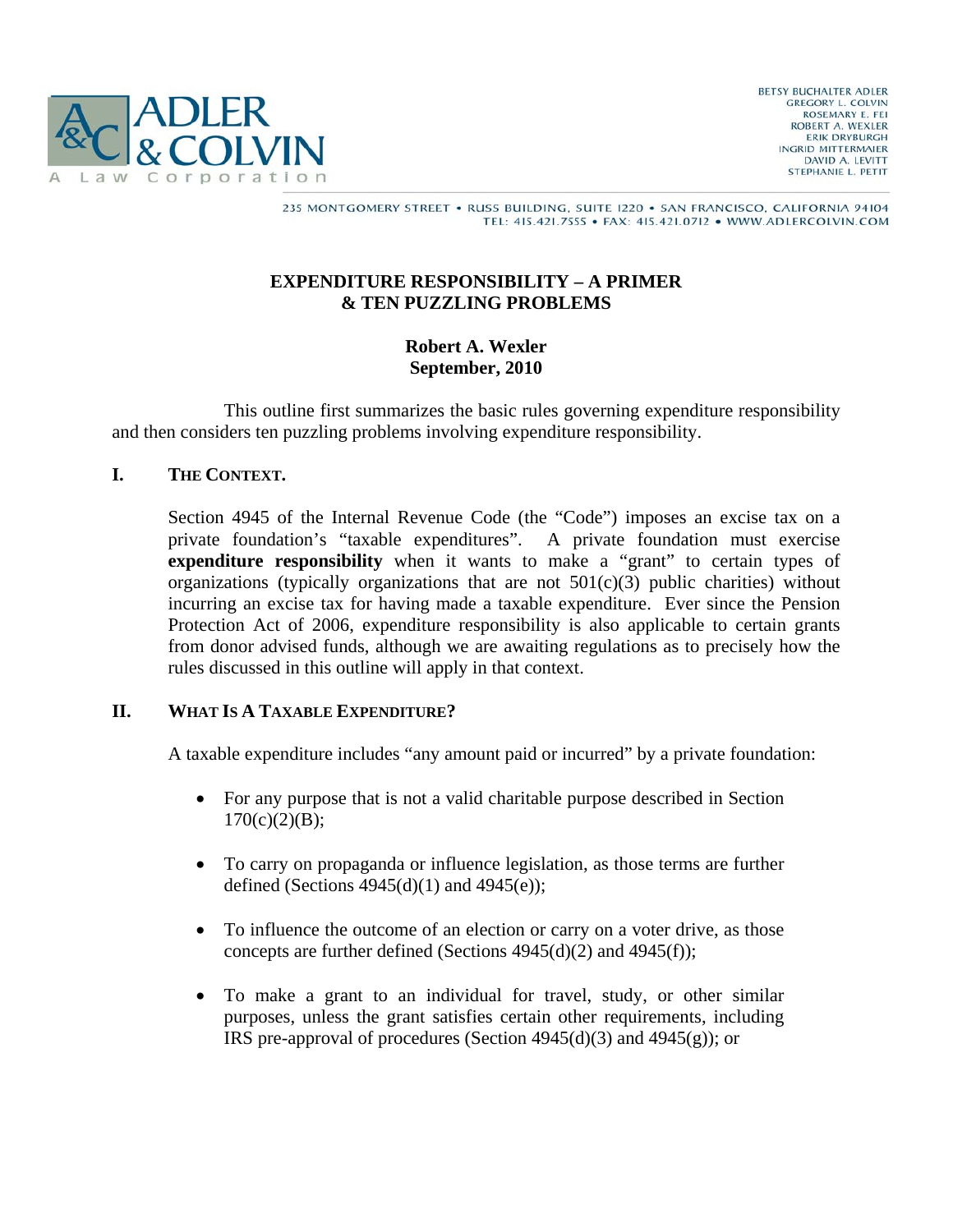

• *As a "grant" to an "organization" unless the grant is made to certain types of public charity organizations or unless the foundation exercises expenditure responsibility (4945(d)(4).)* 

Our focus is on the last bullet point above.

# **III. WHAT IS A GRANT?**

A taxable expenditure includes a "grant" to certain types of organizations. The term "grant" is defined differently in different parts of the Code. For these purposes a grant is defined by reference to Regulation 53.4945-4(a)(2), which itself is more descriptive than definitional. It is safe to say, however, that for purposes of Section  $4945(d)(4)$  grants include at least the following:

- Amounts spent by the recipient organization to carry out a charitable activity;
- Amounts used by the recipient for scholarships, fellowships, internships, prizes, and awards;
- Loans used by the recipient for any of the above; and
- Program-related investments in the form of loans or equity.

Grants do not normally include amounts paid to an organization to provide services for the grantor. So not every payment that a private foundation makes to another is a "grant". This makes sense of course because payments to lawyers, accountants, bookkeepers, investment firms, and even writers, scientists, and artists who provide direct services to the foundation, are not grants.

### **IV. GRANTS TO CERTAIN TYPES OF ORGANIZATIONS DO NOT REQUIRE EXPENDITURE RESPONSIBILITY.**

A private foundation need not exercise expenditure responsibility for grants made to the organizations that are described in Section  $501(c)(3)$  and that are also described in one of the following categories:

- Section  $509(a)(1)$  of the Code, which consists of:
	- churches described in Section  $170(b)(1)(A)(i)$ ;
	- educational institutions described in Section  $170(b)(1)(A)(ii)$ ,
	- hospitals, etc. described in Section  $170(b)(1)(A)(iii)$ ,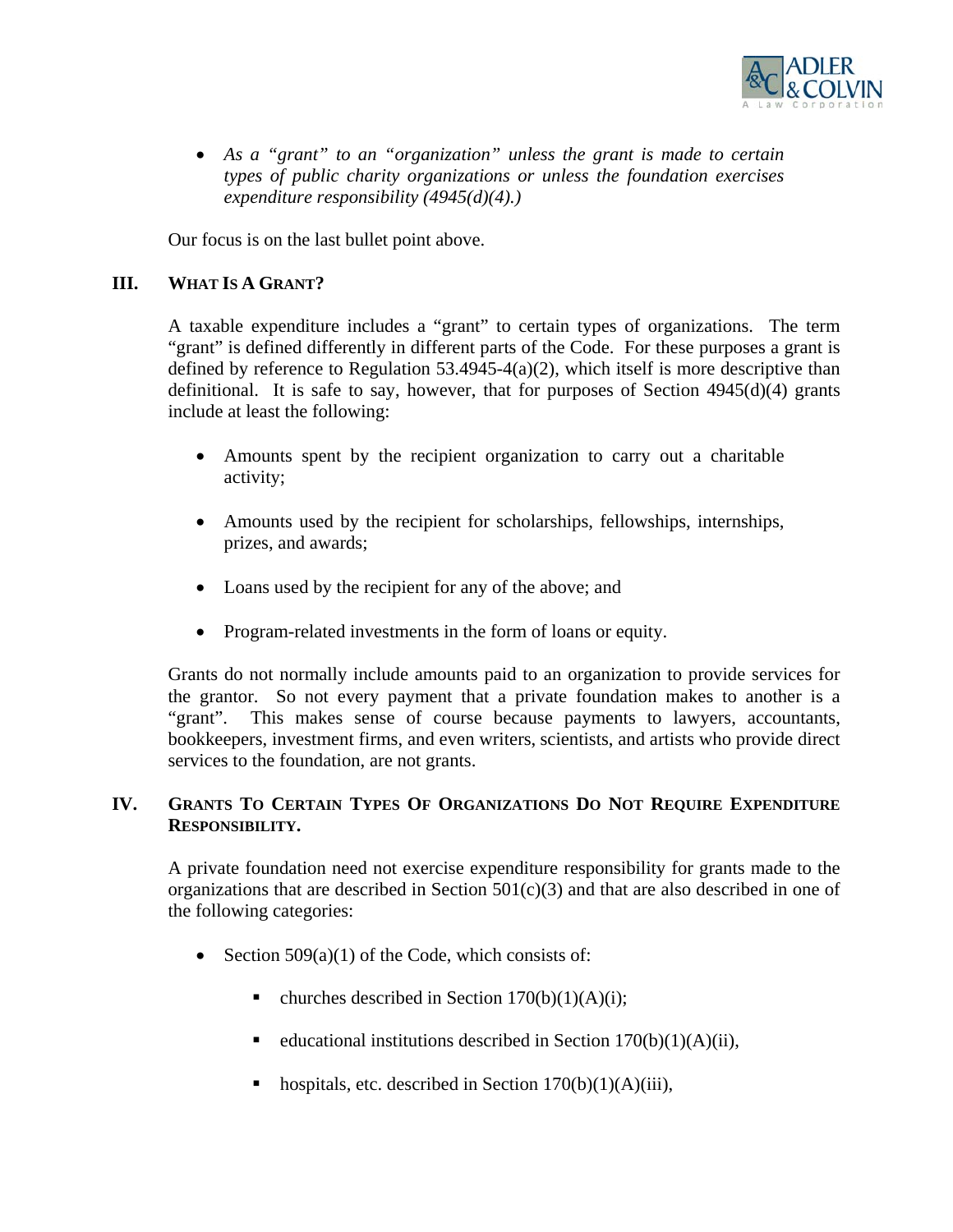

- organizations supporting state colleges described in Section  $170(b)(1)(A)(iv)$ ,
- governmental units described in Section  $170(c)(1)$ , and
- organizations publicly supported by grants under Section  $170(b)(1)(A)(vi)$

and, via Regulations Section 53.4945-5(a)(4):

- state schools described in Section  $511(a)(2)(B)$ ,
- **fi** foreign government agencies, and
- **EXECUTE:** international organizations listed in an Executive Order under 22 U.S.C. 288;
- Section  $509(a)(2)$  of the Code, which describes organizations that derive at least one-third of their income from smaller grants, donations, and sales or service income, and no more than one-third of their income from investments and net income from unrelated business activities;
- Section  $509(a)(3)$  of the Code, which is a supporting organization to a publicly-supported organization in one of the two categories above, unless the supporting organization is Type III and not functionally integrated, or unless the supporting organization either is controlled by the private foundation's disqualified persons, or supports an organization controlled by the private foundation's disqualified persons; or
- Section  $4940(d)(2)$  of the Code, describing certain private exempt operating foundations (which is not to be confused with the Section 4942 of private operating foundations, grants to most of which do require expenditure responsibility).

# **V. GRANTS TO THE FOLLOWING TYPES OF ORGANIZATIONS DO REQUIRE EXPENDITURE RESPONSIBILITY.**

Private foundation grants to any organizations other than those described above require expenditure responsibility. For example, grants to the following types of entities require expenditure responsibility:

• Private foundations, including most private operating foundations, except for exempt operating foundations under Section 4940(d)(2) of the Code;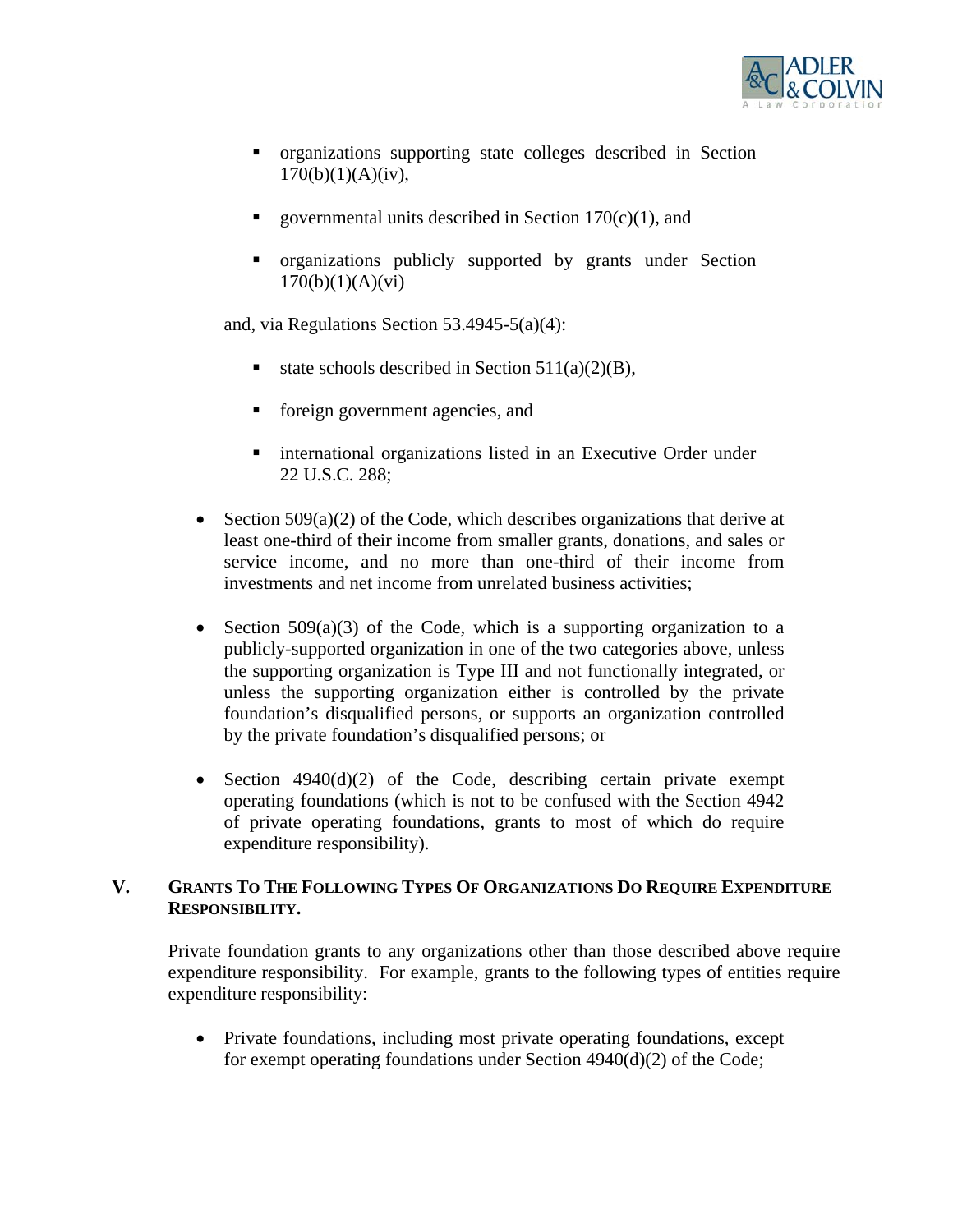

- Public charities under Section  $509(a)(4)$  (certain organizations engaged in testing for public safety);
- Organizations tax-exempt under some other section of the Internal Revenue Code than Section 501(c)(3), most commonly:
	- social welfare organizations under Section  $501(c)(4)$ ,
	- labor unions and agricultural or horticultural organizations under Section 501(c)(5),
	- trade or professional associations, business leagues or chambers of commerce under Section  $501(c)(6)$ , and
	- social clubs under Section  $501(c)(7)$ ;
- Non-tax-exempt entities, like commercial businesses;
- Foreign organizations, unless the grantee has received a ruling on its public charity status from the IRS, or the grantor makes a good faith determination in accordance with Regulations Section 53.4945-5(a)(5) that the grantee is the equivalent of a U.S. public charity, by (1) relying on a reasoned written legal opinion, or (2) relying on an affidavit from the grantee demonstrating that it is equivalent to a public charity, in accordance with Revenue Procedure 92-94;
- Type III supporting organizations that are not functionally integrated with their supported organizations (but the grant still will not be a qualifying distribution); and
- Any type of supporting organization described in Section  $509(a)(3)$  if it is controlled by the private foundation's disqualified persons, or if it supports any entity controlled by the private foundation's disqualified persons (but the grant still will not be a qualifying distribution).

#### **VI. HOW DOES A PRIVATE FOUNDATION EXERCISE EXPENDITURE RESPONSIBILITY?**<sup>1</sup>

 $\overline{a}$ 

Section 4945(h) states that the private foundation "is responsible to exert all reasonable efforts to establish adequate procedures (1) to see that the grant is spent solely for the

<sup>1</sup> This section discusses expenditure responsibility procedures for private foundations. As of this writing, legal advisors are debating whether there are or should be any differences between expenditure responsibility in the private foundation context (for which the expenditure responsibility rules were originally designed) and the DAF context (to which the expenditure responsibility rules newly apply, due to enactment of the Pension Protection Act of 2006 on August 17, 2006). Until guidance is forthcoming from the IRS, the answers are unclear.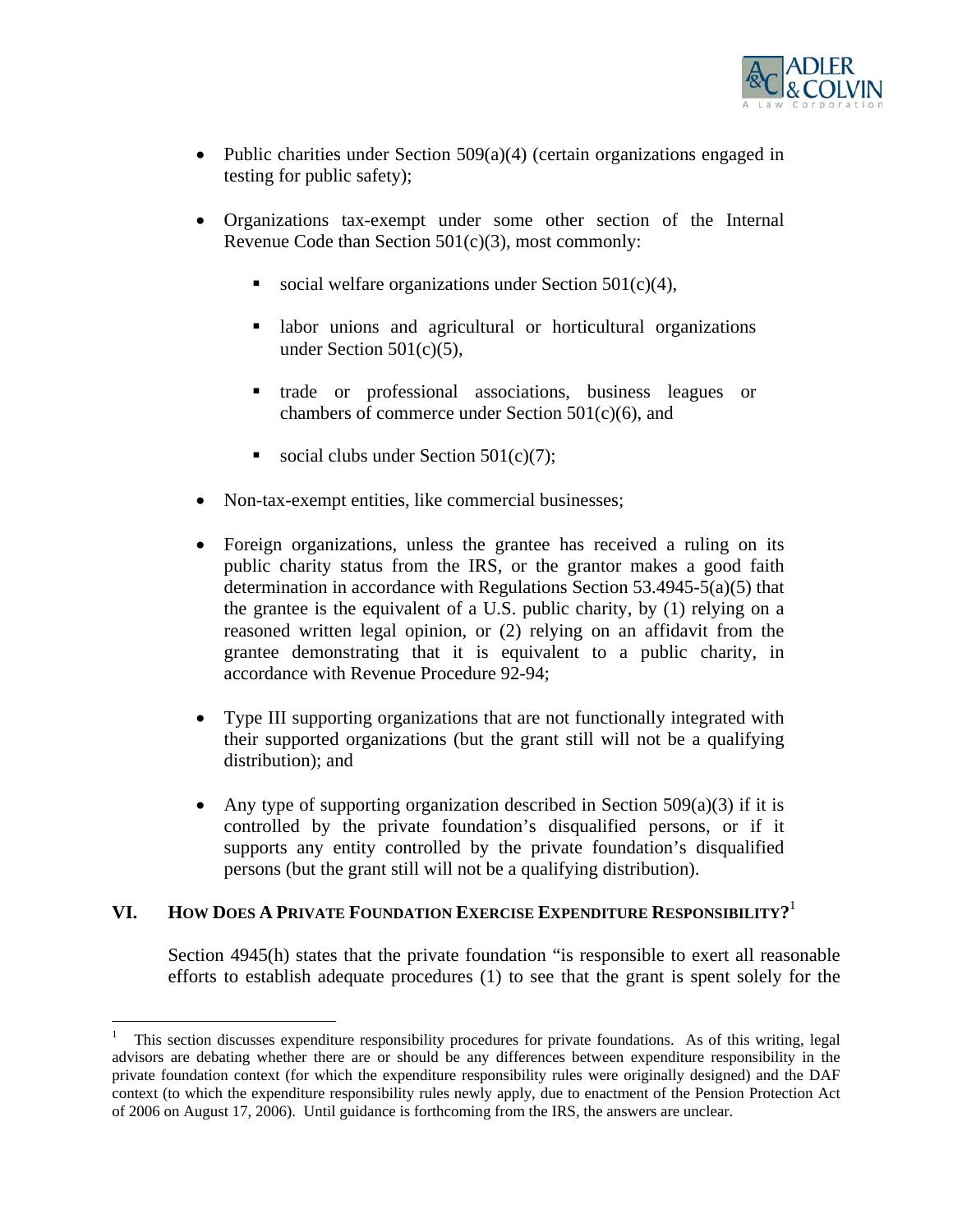

purpose for which it is made, (2) to obtain full and complete reports from the grantee on how the funds are spent, and (3) to make full and detailed reports [to the IRS]."

The Regulations fill in and break down the requirements in more detail:

- 1. The PF must conduct a pre-grant inquiry.
- 2. The PF must receive a written agreement that contains certain terms.
- 3. The PF must obtain certain reports from the grantees.
- 4. The PF must properly report the ER grants to the IRS.
- 5. If the grantee fails to comply in some way, the PF must take action.

We now review each requirement in more detail:

• Pre-grant inquiry (Regulations Section 53.4945-5(b)(2)).

The legal standard: "a limited inquiry concerning the potential grantee . . . complete enough to give a reasonable man [*sic*] assurance that the grantee will use the grant for the proper purposes" covering the "identity, prior history and experience (if any)" of the grantee and its managers, and "knowledge which the private foundation has," or information that is "readily available" about the "management, activities and practices" of the potential grantee. The scope of the inquiry will vary with the size and purpose of the grant, the payment period, and the grantor's prior experience with the grantee.

Examples (in the Regulations) demonstrate how widely the level of inquiry required may vary depending on the situation, and make clear that uncovering some adverse information need not dictate denial of a grant.

• Written grant agreement (Regulations Section 53.4945-5(b)(3)).

Expenditure responsibility requires that a grant to an organization that has non-charitable activities be made for specific charitable projects, programs, or activities, rather than general or operating support. The written grant agreement must require the grantee to: (1) use the grant only for the purposes specified in the agreement; (2) repay to the grantor any funds not so used; (3) refrain from a list of prohibited activities; (4) make reports on the use of grant funds to the grantor; and (5) maintain appropriate documentation of expenditures and make books and records available to the grantor's inspection. The rules differ a bit for programrelated investments, which are discussed below.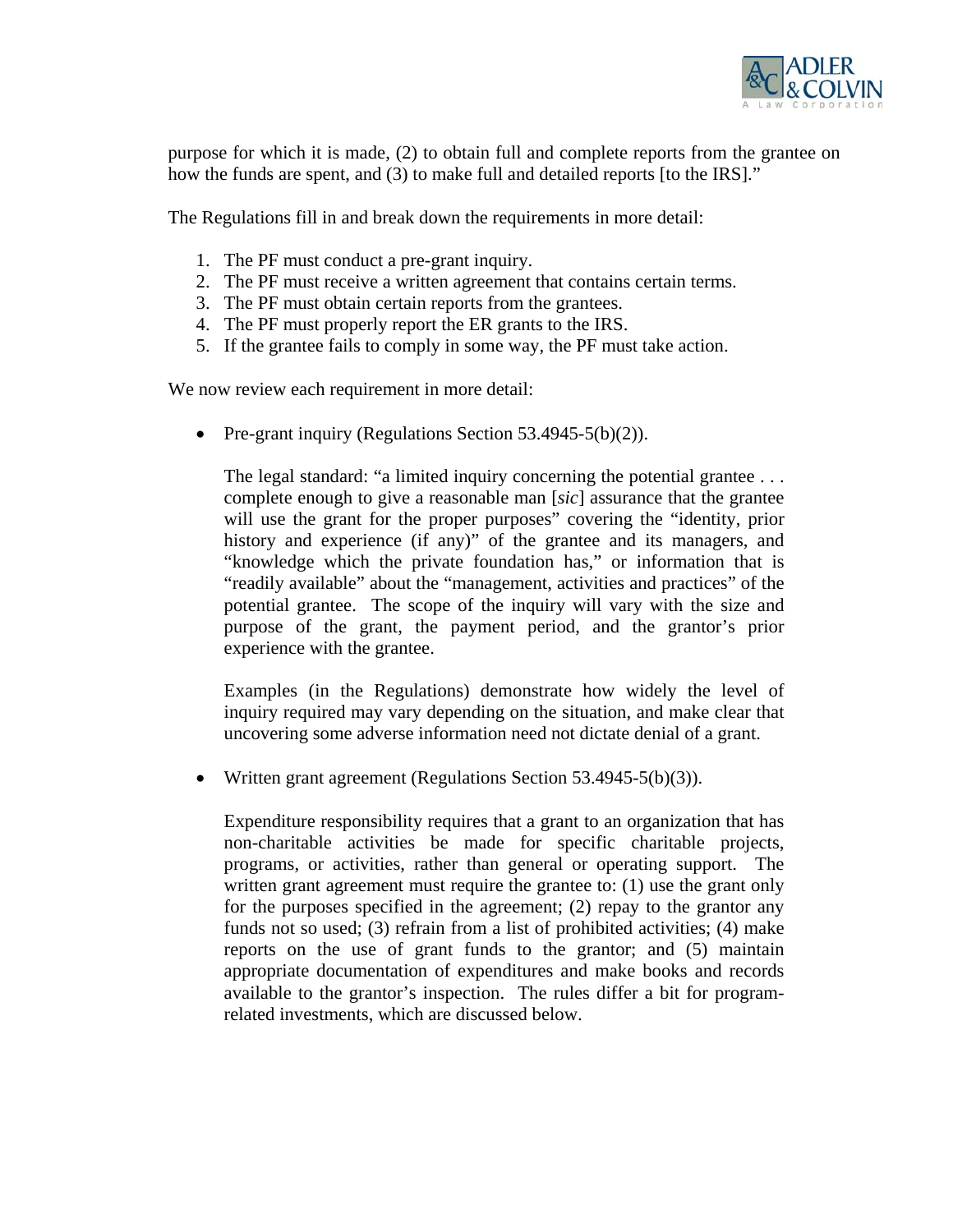

• Grantee reporting (Regulations Section 53.4945-5(c)).

In general, the reports required of an expenditure responsibility grantee must cover how grants funds were used (including salaries, travel, and supplies), compliance with the grant agreement, and the grantee's progress towards grant purposes. The first report is due within a reasonable period after the close of the grantee's fiscal year in which grant funds were first received, then reports are required annually until the grant is spent in full or terminated. The final report must cover expenditures over the life of the grant. (If the grant is to a private foundation for endowment or capital expenses, the reports must also cover the use of income from grant funds; if the grantor finds the grantee's first three reports satisfactory, no further reports are required.)

While the grantor need not conduct any independent verification of the grantee's reports unless it has reason to doubt their accuracy or reliability, the grantor does need to make sure it actually receives reports, and that the reports comply with the reporting requirements, as described in the grant agreement. Grantors should calendar the fiscal year end of each expenditure responsibility grantee. That way, if needed, the grantor can call grantees and remind them that no renewals or future funding will be considered unless reports are complete and timely; the grantor should also keep records of its efforts to ensure grantee compliance.

• Reporting to the IRS.

Each expenditure responsibility grant must be reported on the grantor's IRS Form 990-PF annual tax return as long as grantee reporting on that grant is required. If the grantee's report contains the required information, it may be submitted to the IRS by the grantor as the grantor's report. Seven items of information are required: (1) the name and address of the grantee; (2) the date and amount of the grant; (3) the purpose of the grant; (4) the grantee's expenditures through the grantee's most recent report; (5) whether the grantor is aware of any diversion of funds (or income, in the case of endowment grants) from grant purposes; (6) the dates of reports received from the grantee; and (7) the date and results of any verification of the grantee's reports undertaken by or on behalf of grantor, if warranted. Grantors should ensure that their tax preparers are informed each time an expenditure responsibility grant is made, and updated annually on all such grants outstanding.

• Strict compliance and documentation.

Exercising expenditure responsibility is not particularly difficult. Many foundations comply in substance with most of the expenditure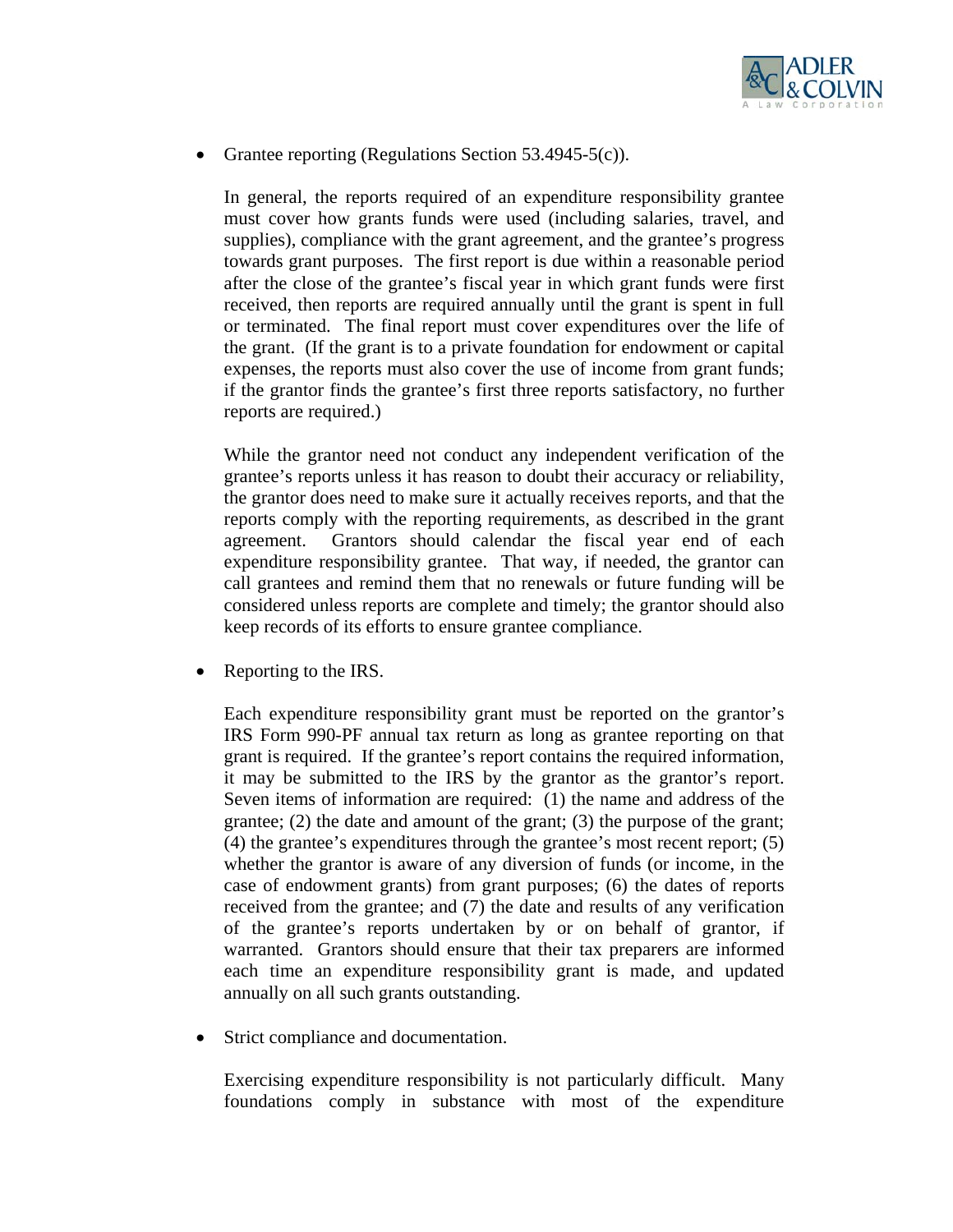

responsibility rules as standard operating procedure even in their grantmaking to public charities. However, in situations where expenditure responsibility is obligatory, it must be followed strictly. For example, in a 1989 case, the Tax Court held that the Hans S. Mannheimer Charitable Trust had made a taxable expenditure even though the required level of grantee oversight had occurred, because it had not been properly documented. Similarly, improper reporting to the IRS could cause an otherwise proper expenditure responsibility grant to be treated as a taxable expenditure.

The following items must be in the grantor's files in the event of an IRS audit:

- Grant agreements for every expenditure responsibility grant.
- Every grantee report received on an expenditure responsibility grant. Also, although not required by the Regulations, documentary evidence of efforts to obtain missing or late reports, results of the grantor's review of reports received, and follow-up with grantees on any inadequate reports.
- A copy of any internal or independent auditor's report on any audits or investigations relating to any expenditure responsibility grant.
- Documentary evidence of the pre-grant inquiry process and its results – notes of conversations, memos to the file, copies of any documents received, etc. (Although not listed in the Regulations as required, in an IRS audit, the burden is on the grantor to demonstrate that it complied with the expenditure responsibility rules by conducting an appropriate pre-grant inquiry.)

#### **VII. WHAT HAPPENS IF SOMETHING GOES WRONG?**

The Regulations address three things that can go wrong with an expenditure responsibility grant: the grantee diverts grant funds from grant purposes; the grantee fails to make reports as required; or the grantor simply fails to follow expenditure responsibility requirements properly.

• Diversions by the grantee (Regulations Section  $53.4945-5(e)(1)$ ).

Any diversion of grant funds (or income from grant funds, in the case of an endowment grant) from the purposes stated in the grant agreement may cause some or all of the grant to be treated as a taxable expenditure by the grantor. Using funds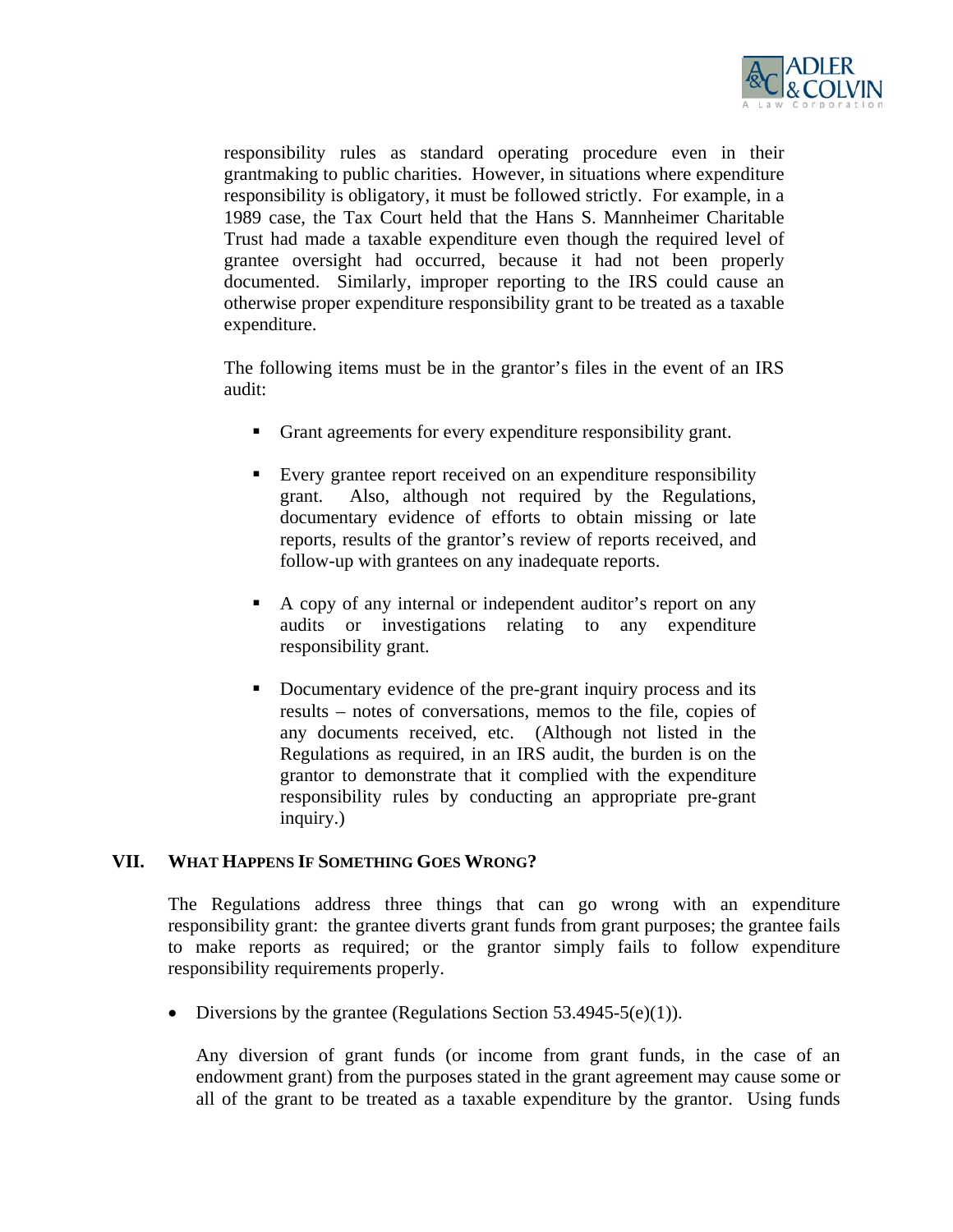

differently than indicated in the budget is not a diversion unless the use of funds does not comply with the grant agreement. Once a grantor discovers that a diversion did or may have taken place, it can avoid a taxable expenditure by: (1) taking all reasonable and appropriate steps (including legal action in some circumstances) to recover the diverted funds or ensure their restoration, and ensure grantee's proper use of remaining grant funds; and (2) withholding any further payments to the grantee until it has received grantee's assurances that no future diversions will occur, and require grantee to take extraordinary precautions to prevent future diversions. (If this is not the first diversion by this grantee, the grantor must take more drastic measures.) If the grantor does not comply with (1), the amount of the diversion plus any further payments will be a taxable expenditure; if the grantor complies with (1) but does not comply with (2), any further payments will be taxable expenditures.

• The grantee fails to make required reports (Regulations Section 53.4945-5(e)(2)).

If a grantee fails to make the required reports, or makes inadequate reports, the grant is a taxable expenditure unless the grantor: (1) conducted a proper pre-grant inquiry, (2) made the grant with a proper grant agreement, (3) has properly reported the grant to the IRS, (4) makes a reasonable effort to obtain the report, and (5) withholds all future payments on this and any other grant to this grantee until the report is provided.

• The grantor fails to properly follow the expenditure responsibility rules (Regulations Section 53.4945-5(e)(3)).

Failing to conduct a proper pre-grant inquiry, failing to use a proper written grant agreement, or failing to report properly to the IRS, in connection with a grant for which the law requires expenditure responsibility, will cause the grant to be a taxable expenditure.

### **VIII. WHAT IS DIFFERENT ABOUT EXPENDITURE RESPONSIBILITY FOR PROGRAM-RELATED INVESTMENTS?**

The Regulations require that program-related investments, in whatever form, comply with the requirements set forth above for grants, except that the Regulations provide a bit more flexibility for the contents of the program-related investment agreement and for the frequency and types of reporting. Regulation 53.4945-5(b)(3) provides for the terms that must be in grant agreements, while Regulation 53.4945-5(b)(4) provides that for program-related investments, the foundation must receive a written commitment signed by an appropriate officer of the recipient organization. The commitment must specify the purpose of the investment and must include an agreement by the recipient to do all of the following:

(i) To use all the funds received from the private foundation (as determined under paragraph  $(c)(3)$  of this section) only for the purposes of the investment and to repay any portion not used for such purposes,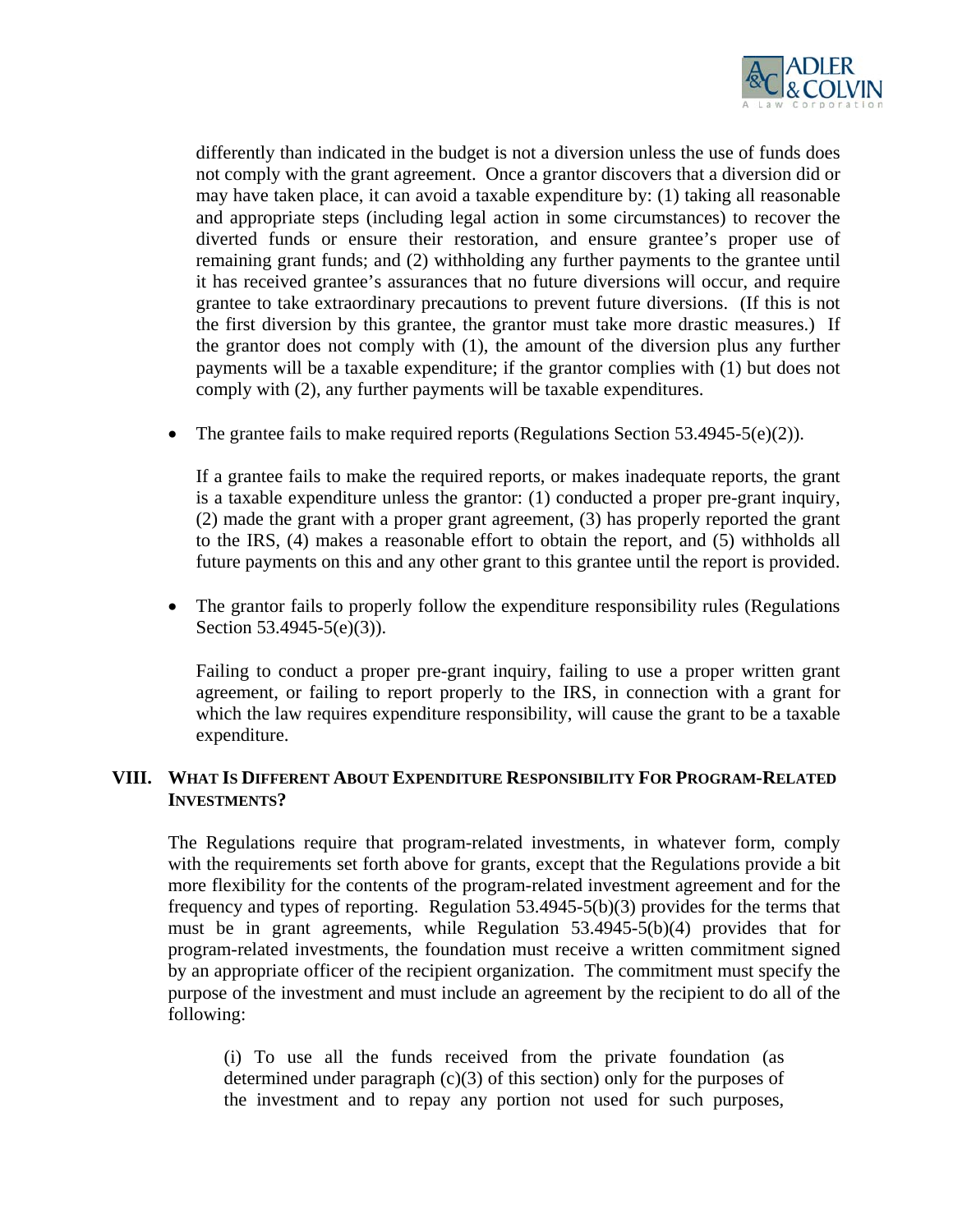

provided that, with respect to equity investments, such repayment shall be made only to the extent permitted by applicable law concerning distributions to holders of equity interests;

(ii) At least once a year during the existence of the program-related investment, to submit full and complete financial reports of the type ordinarily required by commercial investors under similar circumstances and a statement that it has complied with the terms of the investment;

(iii) To maintain books and records adequate to provide information ordinarily required by commercial investors under similar circumstances and to make such books and records available to the private foundation at reasonable times; and

(iv) Not to use any of the funds for any of other purposes prohibited under Section 4945, namely, lobbying, political activity or grants to individuals (unless approved under Section  $4945(g)$ ).

In addition, while a grant recipient must either hold the grant funds in a separate bank account, or at least account for the funds separately, the recipient of a PRI investment need not hold the funds in a separate account or even account for the funds separately, unless the private foundation asks it to do so.

*Any tax advice contained in this memo is not intended to be used, and cannot be used, for the purpose of avoiding penalties that may be imposed under federal tax law. A taxpayer may rely on our advice to avoid penalties only if the advice is reflected in a more formal tax opinion that conforms to IRS standards. Please contact us if you would like to discuss the preparation of a legal opinion that conforms to these rules.*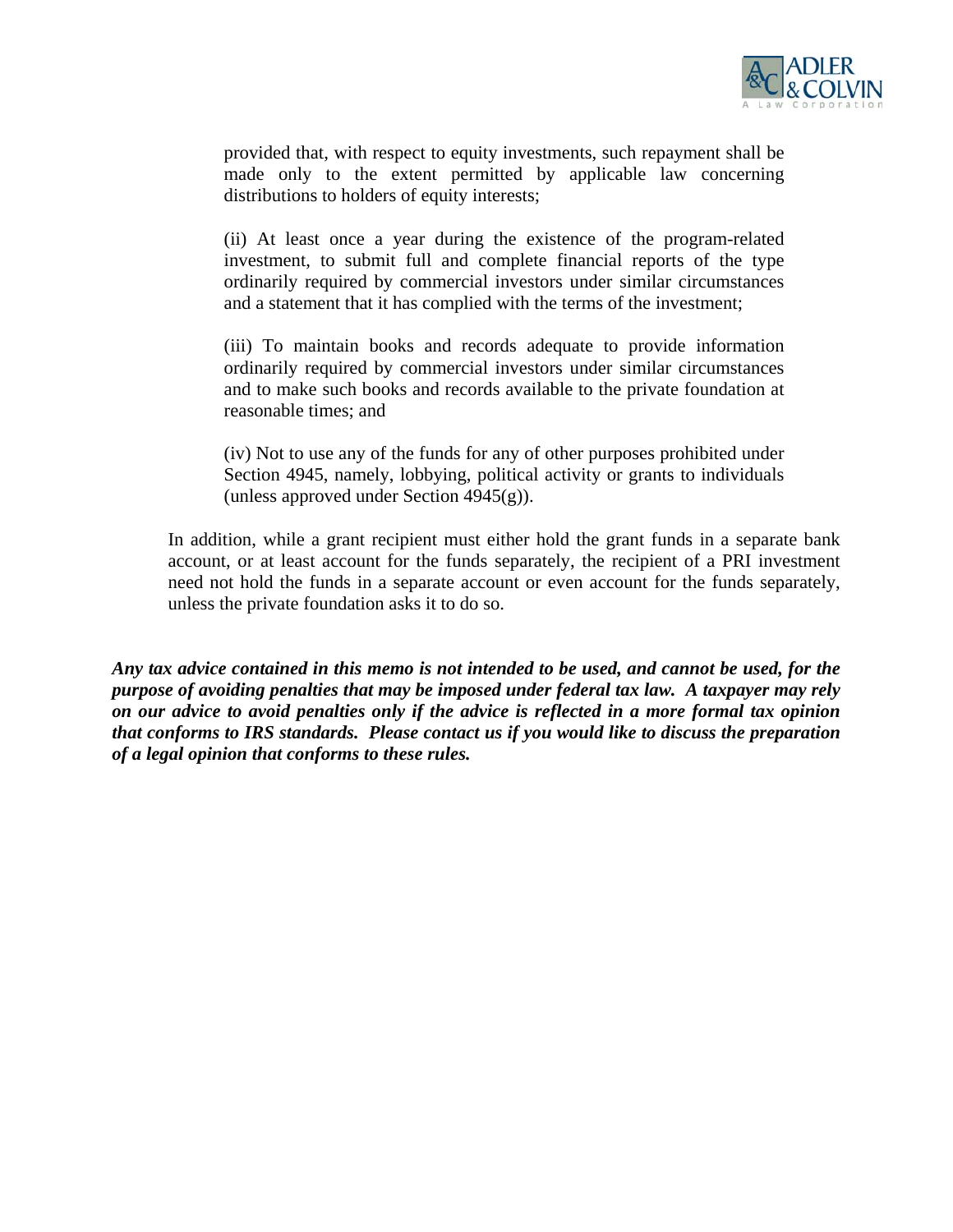

# **TEN PUZZLING PROBLEMS**

# **1. How are private foundations ("PF"), large and small, actually complying with all of these pre-grant inquiry rules, record keeping, and IRS reporting rules, as a practical matter, and how does IRS audit ER grants?**

*Context:* The ER Regulations require that the PF conduct an appropriate pre-grant inquiry, maintain certain records in the file, and provide certain reports to the IRS as part of the 990PF. Despite the fact that most of this is just good grant making process anyway, we are focusing on the legal requirements.

- The pre-grant inquiry rules suggest that a PF's pre-grant inquiry will vary depending on how familiar the PF is with the grantee, and the Regulations give some examples. See Reg. 53.4945-5(b)(2).
- The Regulations provide a list of the information that the PF must maintain in its file. See Reg. 53.4945-5(d)(3). The following items must be in the grantor's files in the event of an IRS audit:
	- Grant agreements for every expenditure responsibility grant.
	- Every grantee report received on an expenditure responsibility grant. Also, although not required by the Regulations, documentary evidence of efforts to obtain missing or late reports, results of the grantor's review of report received, and follow-up with grantees on any inadequate reports.
	- A copy of any internal or independent auditor's report on any audits or investigations relating to any expenditure responsibility grant.
	- Documentary evidence of the pre-grant inquiry process and its results notes of conversations, memos to the file, copies of any documents received, etc. (Although not listed in the Regulations as required, in an IRS audit, the burden is on the grantor to demonstrate that it complied with the expenditure responsibility rules by conducting an appropriate pre-grant inquiry.)

 In a 1989 case, the Tax Court held that the Hans S. Mannheimer Charitable Trust had made a taxable expenditure even though the required level of grantee oversight had occurred, because it had not received and maintained proper reports from the grantee. 93 T.C. 35 (1989).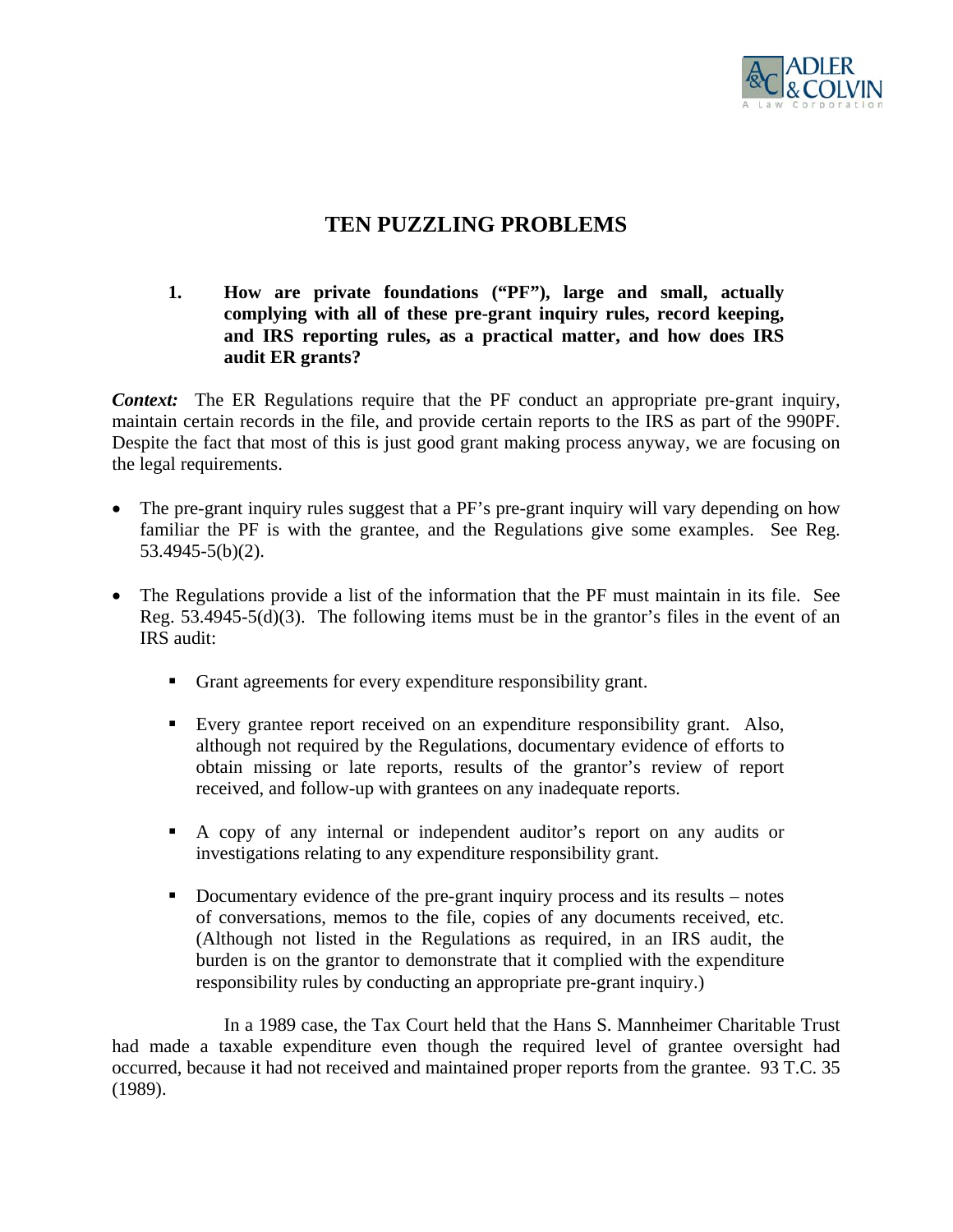

• The Regulations provide that each expenditure responsibility grant must be reported on the grantor's IRS Form 990-PF annual tax return as long as grantee reporting on that grant is required. Reg. 53.4945-5(d)(2). If the grantee's report contains the required information, it may be submitted to the IRS by the grantor as the grantor's report. Seven items of information are required: (1) the name and address of the grantee; (2) the date and amount of the grant; (3) the purpose of the grant; (4) the grantee's expenditures through the grantee's most recent report; (5) whether the grantor is aware of any diversion of funds (or income, in the case of endowment grants) from grant purposes; (6) the dates of reports received from the grantee; and (7) the date and results of any verification of the grantee's reports undertaken by or on behalf of grantor, if warranted. Improper reporting to the IRS could cause an otherwise proper expenditure responsibility grant to be treated as a taxable expenditure

# **2. When do ER grant recipients have to (a) keep the grant money in a separate bank account, (b) separately account for the money, but not keep it in a separate bank account, or (c) none of the above?**

*Context:* Regulation 53.4945-5(c)(3) states that a private foundation grantee or the recipient of a program-related investment "need not segregate grant funds physically nor separately account for such funds on its books unless the grantor requires such treatment of the grant funds." It goes on to provide timing rules where money is not separately tracked.

Regulation  $53.4945-6(c)(2)$  provides that other grantees must "continuously maintain the grant funds (or other assets transferred) in a separate fund dedicated to one or more purposes described in Section  $170(c)(2)(B)$ ." Otherwise, the Regulations suggest, the PF grantor cannot know that its funds are dedicated to charitable purposes.

# **3. If a grantee does not provide reports or you hear a rumor that a grantee has misspent money, what do the rules say you are supposed to really do and what do private foundations really do in practice?**

*Context:* The Regulations impose an obligation on the PF to take reasonable steps under the circumstances to recover misspent funds and to continue to make additional payments to a noncompliant grantee. Reg. 53.4945-(e). This principle also applies to reports that grantee fails to submit. What measures are normally reasonable? What do foundations typically do?

# **4. A private foundation ("PF") makes a grant to an organization. The grantee organization, in turn, makes grants to other organizations and individuals. How does the grantor PF comply with Section 4945?**

*Context:* Usually, a PF makes a grant to an organization that uses the money directly for its own programs and can then provide the appropriate ER report. Sometimes, the PF makes a grant to another entity, which in turn re-grants. Sometimes the grantor PF selects the intermediary as an agent to re-grant to an earmarked charity or charity. Sometimes, the PF wants its grantee to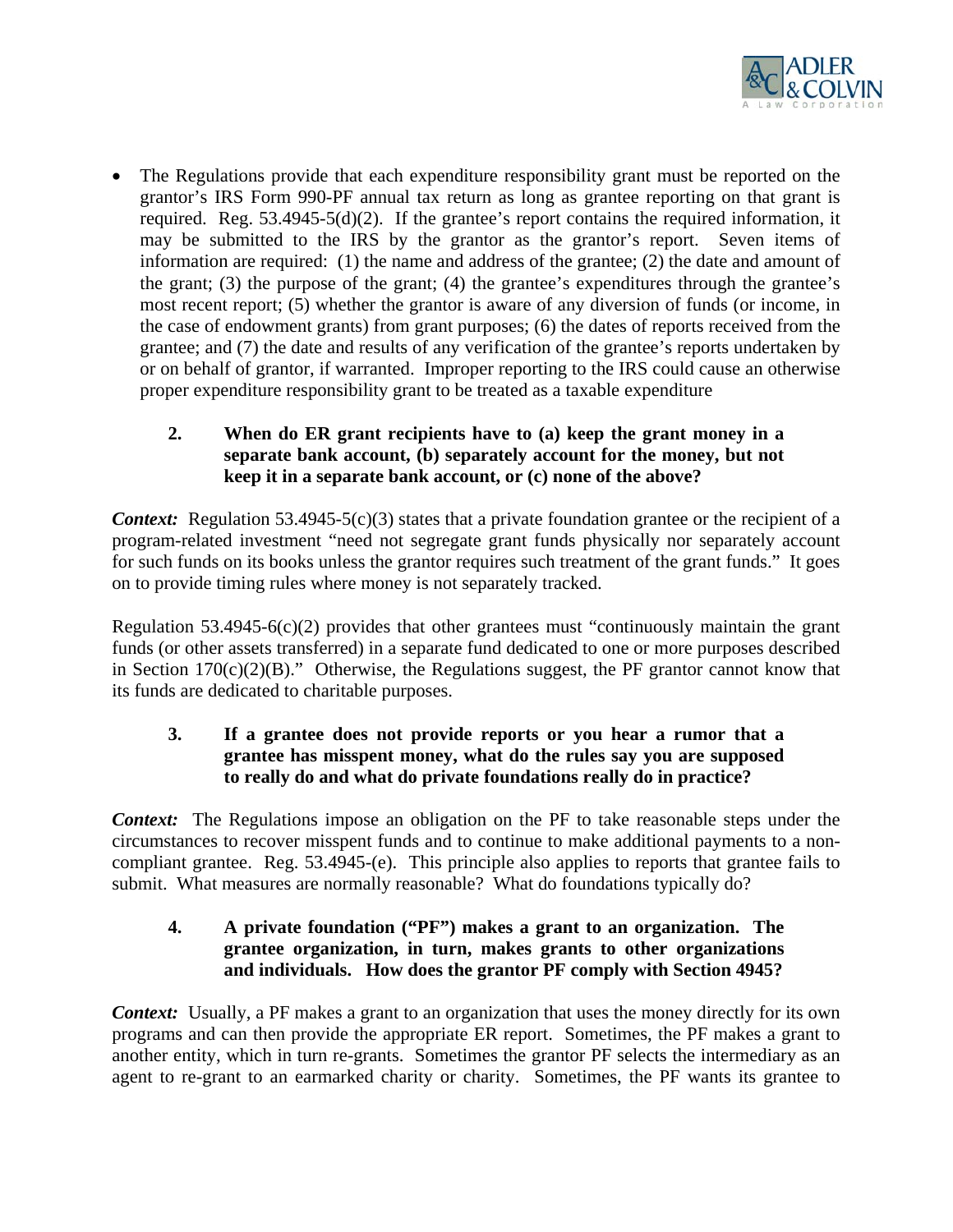

make grants, but wants the grantee to exercise its own judgment about the re-grants. Who reports to the PF? Consider the following possibilities:

- PF makes a grant to a U.S. public charity or the foreign equivalent of a public charity, and the grant is not earmarked for further granting. No ER required.
- PF makes a grant to any entity and the grant is earmarked for further granting. We look to the ultimate grantee to determine whether or not ER is required and ignore the intermediary. What if the PF does not have any contract with the ultimate grantee?
- PF makes a grant to another PF, which will in turn make grants. Normally, the first PF exercises ER over the second PF and also requires the second PF to make grants only to public charities or if not, to exercise ER and also abide by all of the other Section 4945 restrictions. Who gives reports to whom?
- PF makes a grant to another entity (not a PF), which will in turn make grants. Normally, the first PF exercises ER over its grantee, but what about grants that its grantee might make. Who is responsible? Who gives reports to whom?
- **5. Endowment and Capital grants to a PF have a three year time limit on ER. Is an "endowment" for purposes of this rule the same as UPMIFA? Also can this three year limit ever apply to a foreign grantee?**

*Context:* In most states the term "endowment" is defined by reference to a state statute, typically a version of UPMIFA. The Regulations do not define endowment. Private foundations may grant a large amount of cash or other assets to another private foundation as part of a reorganization or other transaction without legally limiting the ability of the recipient PF to spend principal. Is this an endowment for purposes of the Regulations, even if it is not one for purposes of state law?

As to the foreign grantee, the Regulations provide as follows:

(2) *Capital endowment grants to exempt private foundations.* If a private foundation makes a grant described in section 4945(d)(4) to a private foundation which is exempt from taxation under section 501(a) for endowment, for the purchase of capital equipment, or for other capital purposes, the grantor foundation shall require reports from the grantee on the use of the principal and the income (if any) from the grant funds. The grantee shall make such reports annually for its taxable year in which the grant was made and the immediately succeeding 2 taxable years. Only if it is reasonably apparent to the grantor that, before the end of such second succeeding taxable year, neither the principal, the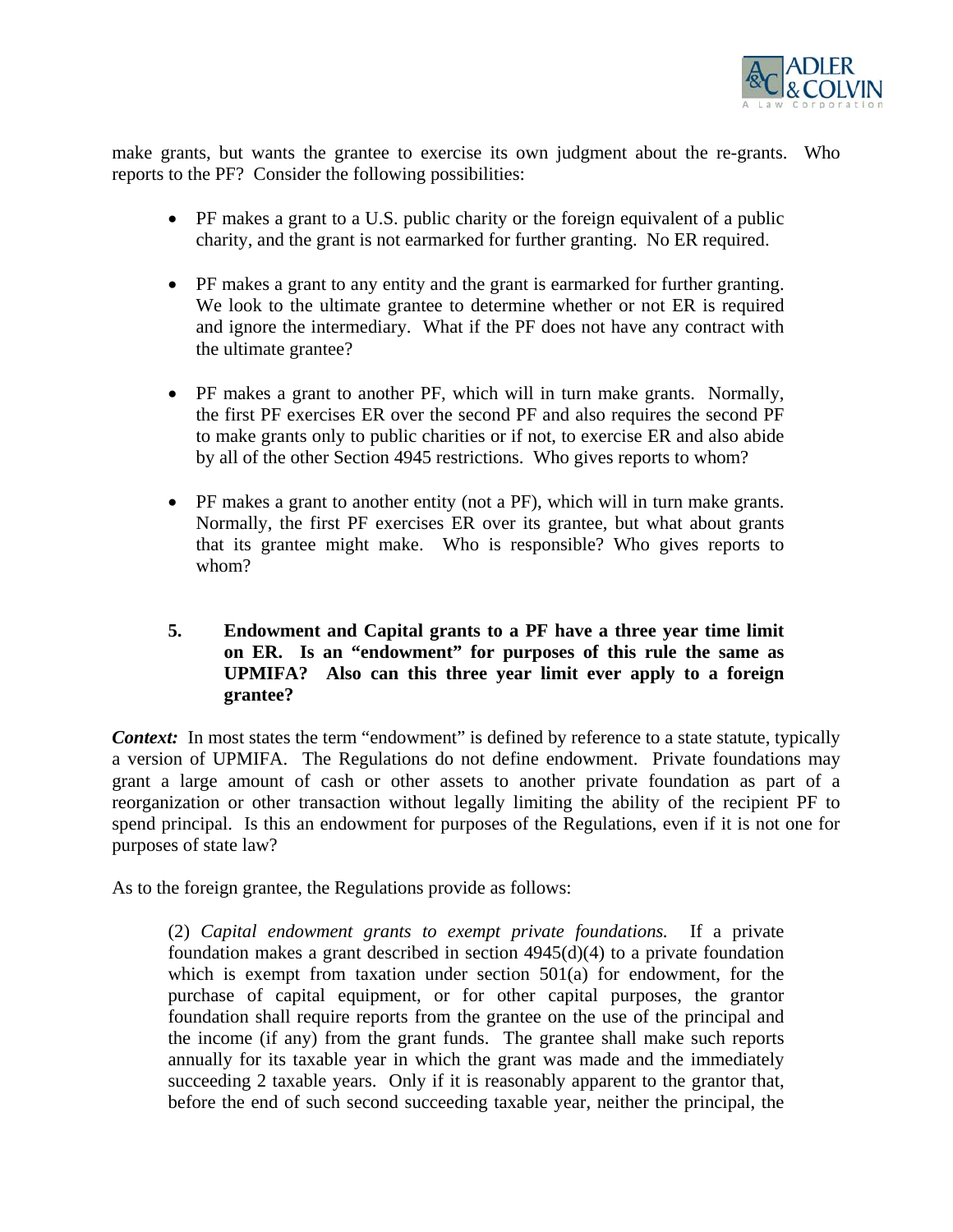

income from the grant funds, nor the equipment purchased with the grant funds has been used for any purpose which would result in liability for tax under section 4945(d), the grantor may then allow such reports to be discontinued.

Even though IRS allows private foundations in similar contexts to make a reasonable determination about whether a foreign organization is the equivalent of a private foundation (see, *e.g.*, the COF letter referred to below), this Regulation describes a foreign private foundation that is "exempt from taxation under Section 501(a)". A private foundation can be described in Section 501(a), but it can only be exempt from taxation by applying to IRS. Can a grant to a foreign PF that has not applied to for an IRS letter ever rely on this three year limit, or must ER continue forever in the case of an endowment or capital purchase?

# **6. What is different about ER for a Program-Related Investment ("PRI")?**

*Context:* The Regulations tell us that the term "grant" includes program-related investments. The Regulations also provide some different rules for ER involving program-related investments. These different rules include the following:

| Grant                                                      | <b>PRI</b>                                                  |
|------------------------------------------------------------|-------------------------------------------------------------|
| Written commitment by grantee's officer, director or       | Written commitment by PRI recipient signed by an            |
| trustee that contains the following:                       | officer, director, or trustee that specifies the purpose of |
|                                                            | the investment and contains the following:                  |
| To repay any portion of the amount granted that is not     | To use all funds received only for the purposes of the      |
| used for the purposes of the grant                         | investment and to repay any portion not so used;            |
|                                                            | repayment in an equity PRI is limited to the extent         |
|                                                            | permitted by applicable law concerning distributions to     |
|                                                            | holder of equity interests.                                 |
| To submit full and complete annual reports on the          | To provide an annual report, including financials, of a     |
| manner in which the funds are spent and the progress       | type ordinarily provided to commercial investors under      |
| made in accomplishing the purposes of the grant.           | similar circumstances PLUS a statement that the             |
|                                                            | recipient has complied with the terms of the PRI.           |
| To maintain records and receipts and make the books        | To maintain books and records ordinarily required by a      |
| available.                                                 | commercial investor and to make the books available.        |
| Not to use funds for improper purposes, including          | Not to use funds for improper purposes, including           |
| certain lobbying, political activity, or grants to that do | certain lobbying, political activity or in the case of      |
| not comply with $4945(d)(3)$ or (4).                       | grants made to a PF, to make any grants that do not         |
|                                                            | comply with $4945(d)(3)$ or (4), suggesting that grants to  |
|                                                            | others need not so comply.                                  |

• Reg.  $53.4945-5(b)(3)$  and (4) provide different rules for what has to be in the ER grant agreement in each case. Consider the following chart:

There is one point of ambiguity in the Regulations, as well. Section 53.4945-5(b)(3) lays out the grant agreement requirements. The next Section, 53.4945-5(b)(4) spells out the terms that must be in a PRI agreement. These differences are described above in the chart. In addition, however, Section  $53.4945-5(c)(1)$  talks about "reports from grantees". This section adds detail about what the grantee reports must contain and fits in well with the section describing the content of the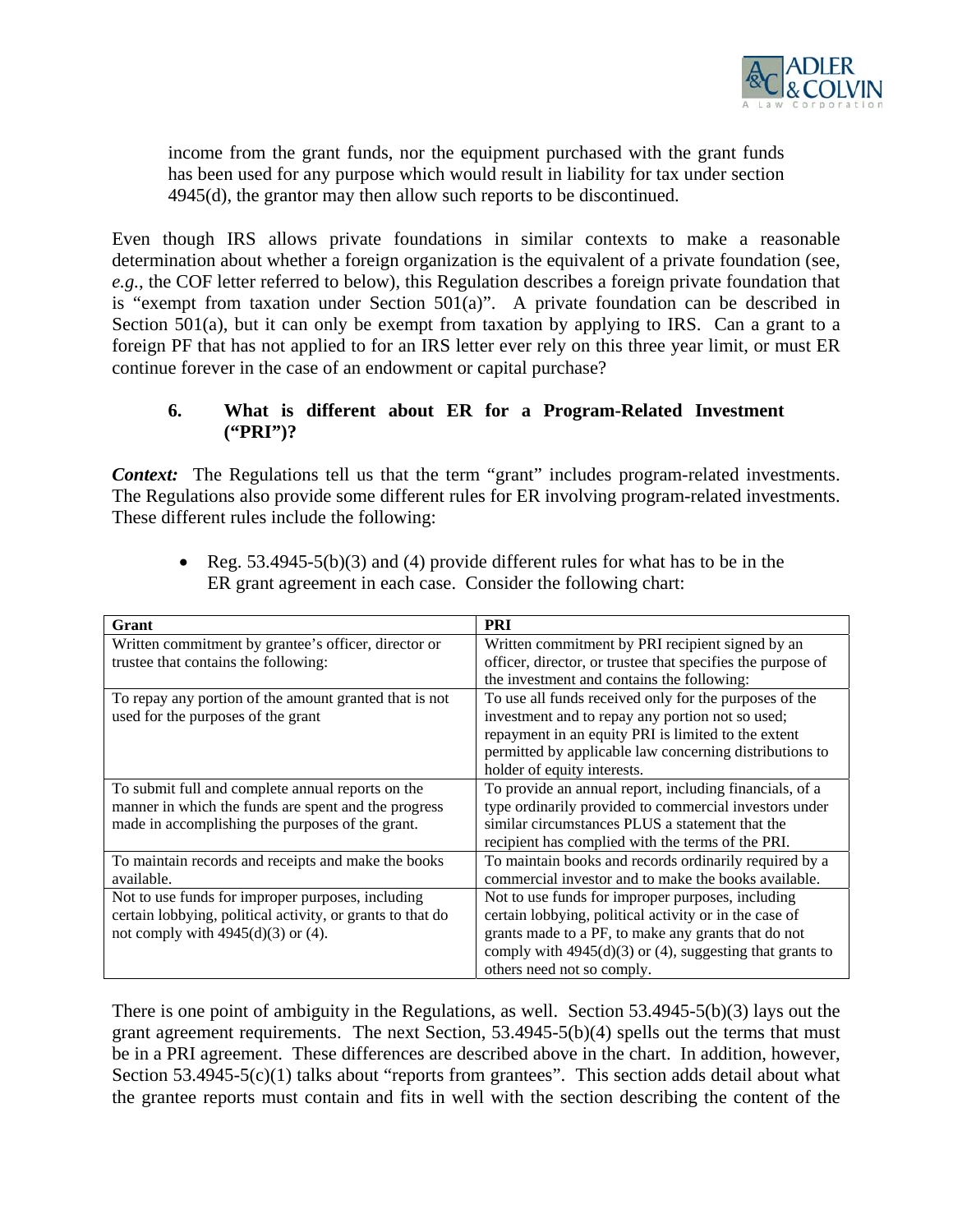

written grant agreement. Section  $53.4945-5(c)(1)$  however goes well beyond what the written agreement requirements for a program-related investment seem to require in terms of reporting, but on its face, the Section 53.4945-5(c)(1) rules do not exclude program-related investments.

Therefore, do we require PRI recipients to provide the detail of reporting required by Section 53.4945-5 (c)(1), and what are the practical difficulties in doing so?

**7. How does a private foundation ensure that a program-related investment equity agreement contains the appropriate expenditure responsibility provisions? Is this process easier with an L3C? Discuss common problems that arise.** 

*Context:* The following questions arise in each PRI deal:

- In a grant there is a grant agreement. In a PRI, what document does the PRI recipient's officer actually sign, and what document actually contains the requirements listed above?
- In an equity transaction how does a PF investor get repaid if the investee violates the ER rules?

# **8. Is there really any real benefit to the general information letter that COF received in 2001?**

*Context:* In a response to a request from the Council on Foundations, the IRS issued a general information letter (April 18, 2001) that concludes as follows: "IRS will respect how a grant making foundation treats a foreign grantee for purposes of applying sections 4942 and 4945. If the grant making foundation has treated a foreign grantee as a noncharitable entity, a grant to that foreign entity for exclusively charitable purposes will be treated as a qualifying distribution and not as a taxable expenditure…" if the grantor exercises expenditure responsibility. The value of this letter is that the grantor PF can exercise expenditure responsibly and treat the grant as a qualifying distribution under Section 4942. The grantor PF does not have to think about whether the grantee would qualify under  $501(c)(3)$  and therefore might be a private foundation that under Section 4942 is not eligible to receive a qualifying distribution (unless out of the corpus is used).

**9. How are the expenditure responsibility rules being applied for private foundation grants to type III, on functionally integrated supporting organizations, and to grants out of donor advised funds to organizations?** 

*Context:* the Pension Protection Act of 2006 extends the ER rules to donor advised funds. It also changed the rules as to what type of supporting organizations could receive grants without ER. How is this all working?